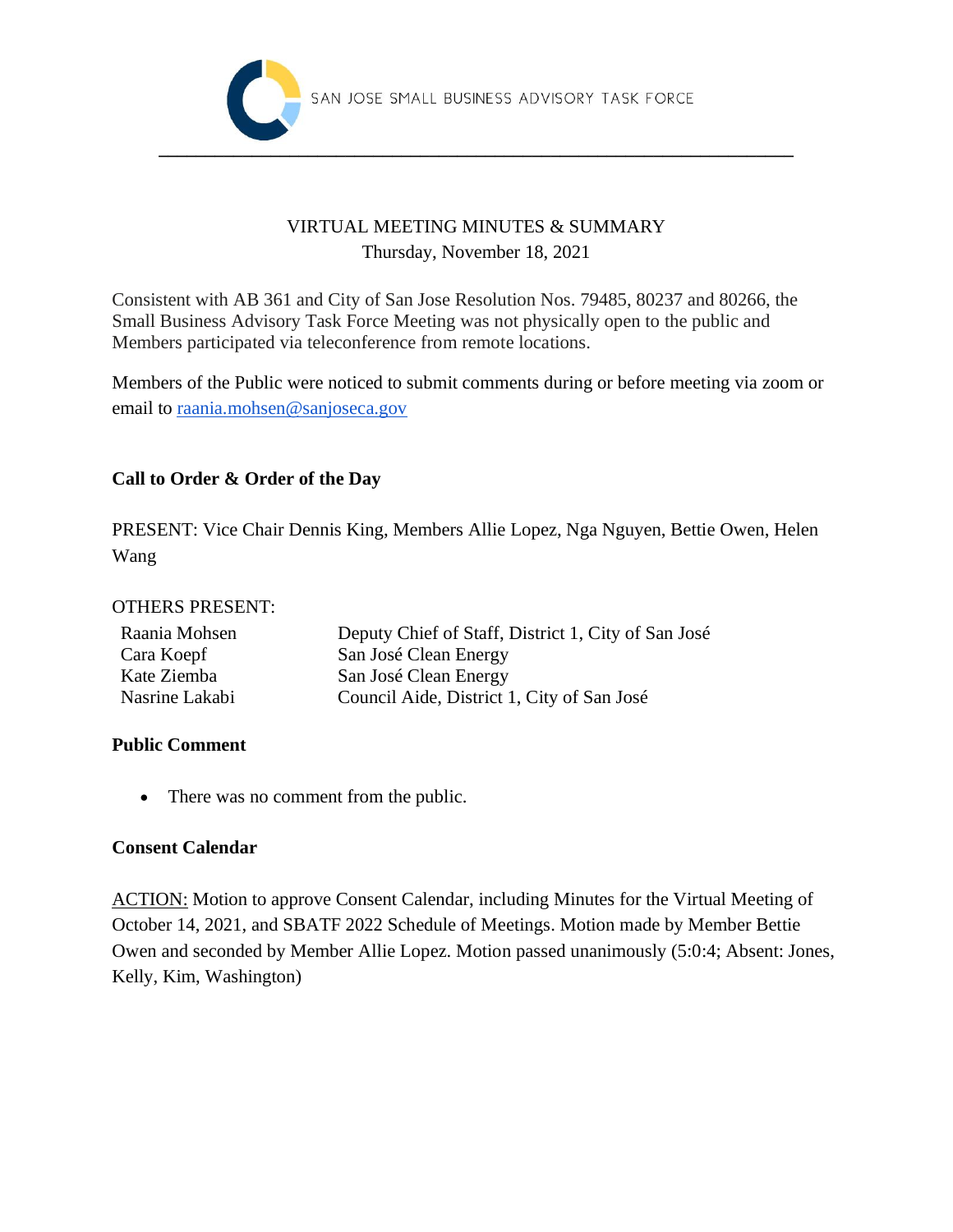#### **New Business**

#### **A. Presentation on San José Clean Energy Supplier Diversity Program**

- Cara Koepf and Kate Ziemba of San José Clean Energy (SJCE) provided overview.
- SJCE is a Community Choice Community Program
- SJCE and PG&E are partners for providing electricity to residents.
- There are two parts for electricity service.
	- o The source: where the energy is coming from.
	- o Delivery: How it gets to your home/ business.
- SJCE and the City is sourcing cleaner electricity for residents and businesses. That cleaner energy flows through the PG&E distribution system; the bill still comes from PG&E.
- SJCE became the provider for most residents back in February 2019; customers can choose at any time to receive service from PG&E instead.
- Some of the benefits of cleaner electricity include reducing greenhouse gas emissions and better health for the community.
- SJCE offers three clean power options for customers all at competitive rates, so customers can choose how much they want to pay and how much renewable energy they receive.
- SJCE also provides more local control and is governed by the San José City Council, so they make decisions about rates, power fix, programs offered to the community and oversee these programs at City Council meetings.
- Revenue from SJCE stays within the City of San José.
- Any operational surplus is reinvested back in San José through lower rates and community programs.
- Having only launched in 2019, SJCE has already been able to provide some community programs.
	- 1. \$14 million investment in San José EV charging infrastructure in public places, such as outside of shopping centers, outside workplaces, etc.
		- This \$14 million investment is doubling the amount of EV charges in San José.
	- 2. Just launched a solar access program which is a disadvantaged community green tariff, which means that about 700 families that live in disadvantaged communities in San José get a 20% discount on electricity.
- SJCE is currently establishing a Supplier Diversity Program; SJCE, along with other similar agencies, is required to report recruitment and contracting with other businesses.
- SJCE has an online database of their suppliers.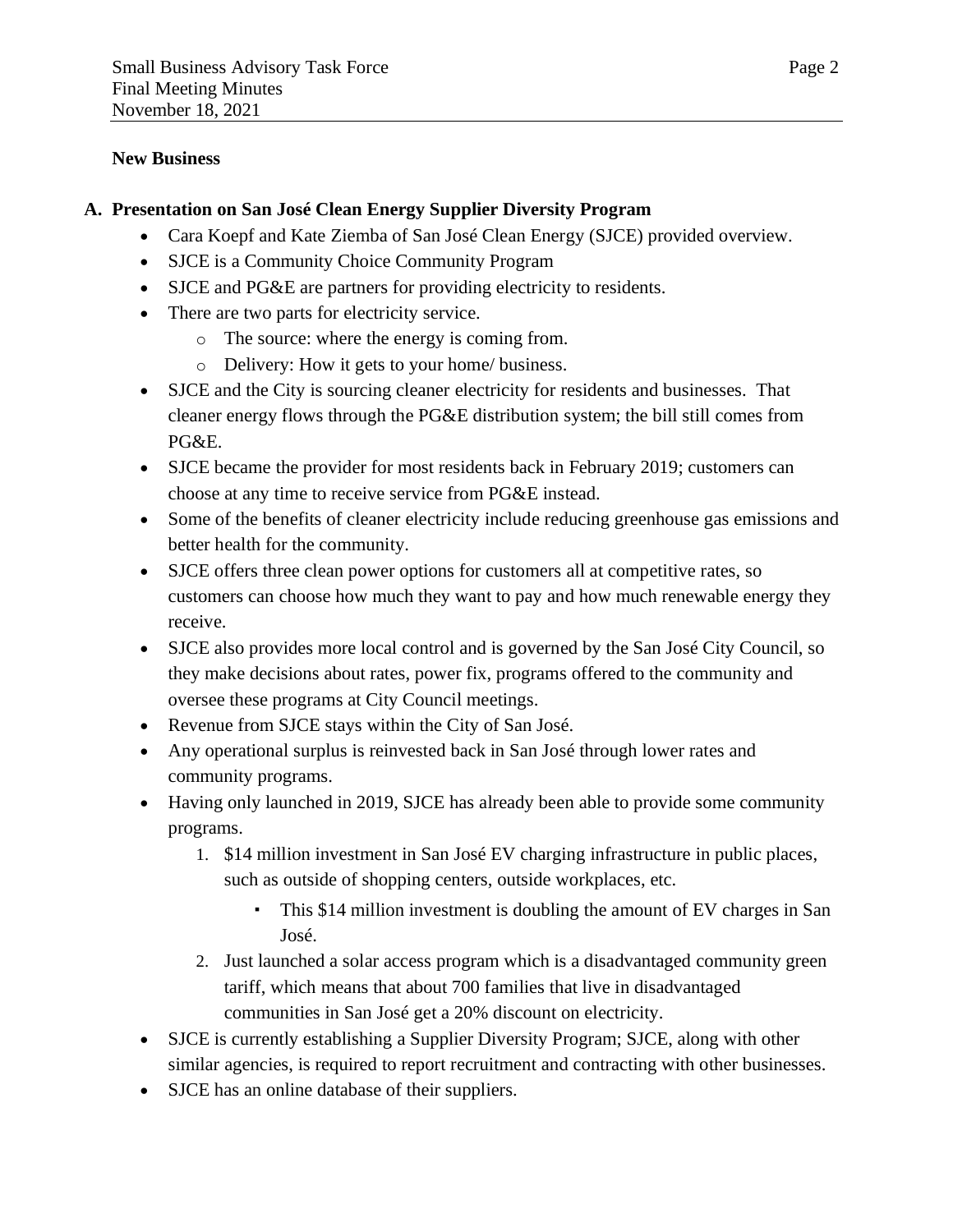- Objective is to expand the diversity of suppliers and contractors in the energy industry.
- SJCE wants to expand on their procurement opportunities and outreach to local and diverse small businesses.
- Currently, SJCE is working on providing education to contractors and vendors about the supplier diversity program and encouraging them to become certified.
- In 2020, they spent just over \$220,000 with vendors who are certified within the supplier diversity program.
- In 2021 they are projecting that they will spend more than \$65,000 on partnerships with local community-based organizations.
- For example, coming procurement opportunities include more than \$15,000 on translation and interpretation services.
- Under the Diversity Business Enterprise (DBE) program, they consider a diverse business to be one that is either woman-owned, minority-owned, LGBT-owned, disabled or veteran owned.
- Question: Could you explain your relationship with PG&E?
	- o *Answer:* we are competitors as well as partners.
	- o For the generation portion of the bill, they are the default provider.
	- o We are competing for customers with them but also partners because they provide billing services for us.
- Question: What is the total dollar amount of procurement opportunity through SJCE?
	- o *Answer:* 97% of our business spend is for electricity procurement and the other 3% (\$6.8 million) is for other contracts.

# **B. December/Recognition Event –** *Request for feedback/interest on virtual or in-person forum.*

• Members provided feedback with interest in meeting for an in-person recognition event in December.

## **Old Business**

## **A. ADA Compliance Discussion Follow-Up**

• Members reviewed issues addressed in the ADA Compliance discussion at the October meeting.